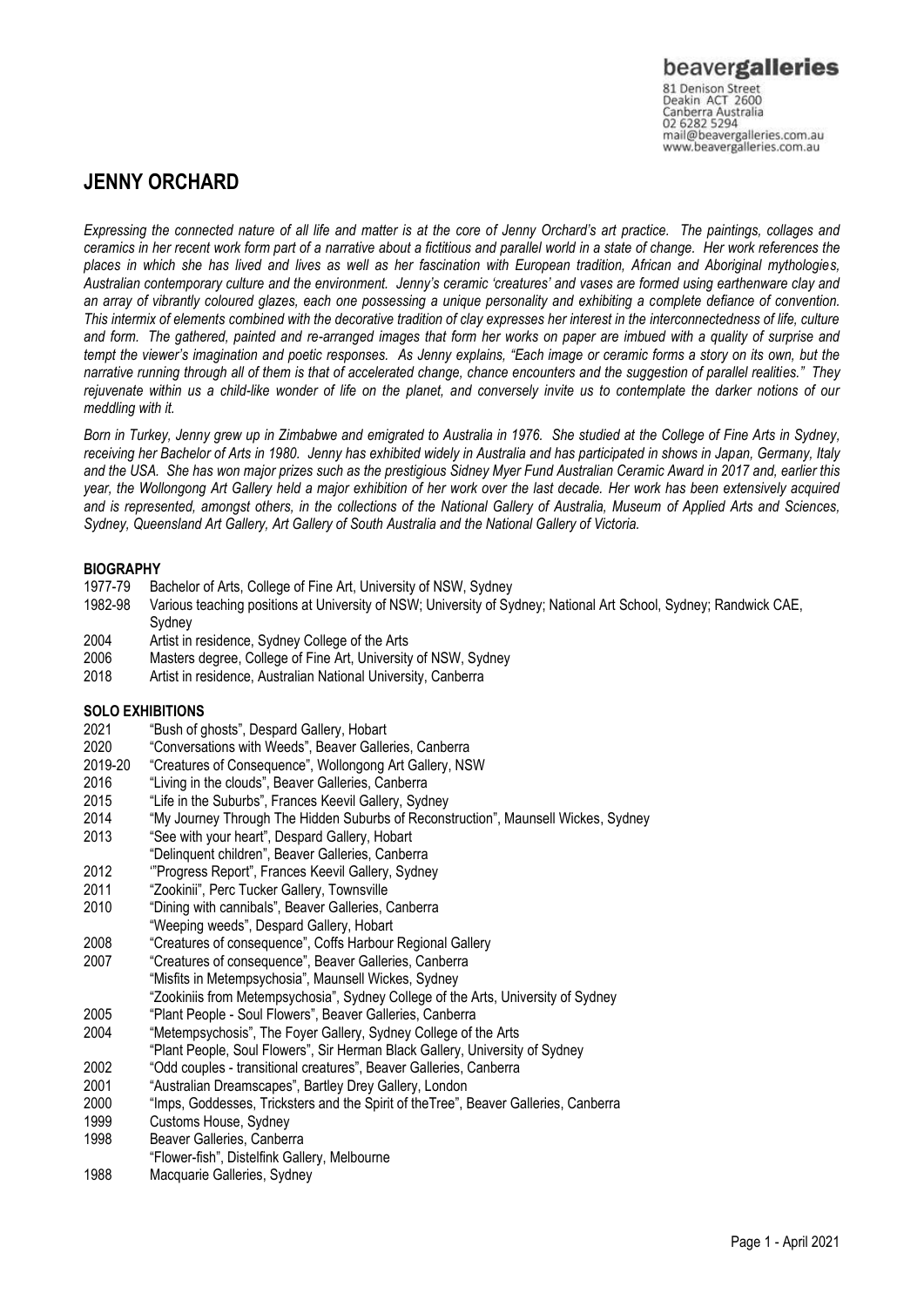81 Denison Street<br>Deakin ACT 2600 Canberra Australia mail@beavergalleries.com.au www.beavergalleries.com.au

- 1987 Macquarie Galleries, Sydney<br>1986 Macquarie Galleries, Sydney
- 1986 Macquarie Galleries, Sydney<br>1985 Distelfink Gallery, Melbourne
- 1985 Distelfink Gallery, Melbourne<br>1981 Blackfriars Gallery, Sydney
- Blackfriars Gallery, Sydney

## **SELECTED GROUP EXHIBITIONS**<br>2019 • "Fusion – contemporary

2019 "Fusion – contemporary Australian ceramics", Despard Gallery, Hobart "All tomorrow's stories", Mayspace, Sydney Dobell Drawing Prize, National Art School, Sydney 2018 "Jenny Orchard and Dale Richards", Despard Gallery, Hobart 2017 "Small works 2017", Beaver Galleries, Canberra Sydney Contemporary, Carriageworks, Sydney (Despard Gallery) University of Queensland's National Self Portrait Prize 2017, UQ Art Museum, Brisbane Sidney Myer Fund Australian Ceramic Award, Shepparton Art Museum, Vic 2015 Ceramics 2015, Maunsell Wickes, Sydney "Uncertain Paradise" Gallery Imazoo, Seoul, Korea "Art from Australia", Gail Art Museum, Gyeonggi-do, Korea 2013 "Small works", Beaver Galleries, Canberra 2011 "Rusty vessel stories", Maunsell Wickes at Barry Stern, Sydney "Sculpture by the Sea", Bondi, Sydney 2010 "Sculpture by the Sea", Bondi, Sydney "The sculpture show", Brenda May Gallery, Sydney "The inedible Zookinii", Cudgegong Gallery, NSW 2009 "Replacements: other drawing, reveries of the everyday", Tin Sheds Gallery, University of Sydney "Animal farm", Brenda May Gallery, Sydney "Sculpture by the Sea", Bondi, Sydney "International Ceramic Conference", Maunsell Wickes Gallery, Sydney 2008 "Arafura Exchange, Trajectory of memories - tradition and modernity in ceramics, Australian and Indonesian artists", Museum and Art Gallery of the Northern Territory, Darwin 2006 SOFA, Chicago, USA 2005 "Trace" College of Fine Arts Exhibition/Performance space, University of NSW, Sydney "Chilli" Cudgegong Gallery, Gulgong, NSW 2004 "The Hollow and the Whole; Contemporary Ceramics", Delmar Gallery, Sydney "Singular Visions", Cowra Art Gallery, Cowra, NSW 2003 The Christmas Show, The Ceramic Gallery, Paddington, Sydney Ceramics, The Australian and New Zealand Context. Campbelltown City Bicentennial Art Gallery 2001 International Ceramics, Rufford Craft Center, Nottingham, UK "Australian Dreamscapes", Bartley Drey Gallery, London 2000 "Celebration", Manly Art Gallery, Sydney Australian Ceramics, Marrianne Heller, Heidelberg, Germany 1999 SOFA, Chicago, USA (Despard Gallery) "Teawares: towards 2000", Distelfink Gallery, Melbourne 1998 SOFA, Chicago, USA (Despard Gallery)<br>1997 Barry Stern Galleries. Sydney Barry Stern Galleries, Sydney Quadrivium Gallery, Sydney Kutani International Invitation, Kutani, Japan SOFA, Chicago, USA (Despard Gallery) 1996 SOFA, Chicago, USA (Despard Gallery) "Free the Beast", Despard Gallery, Hobart 1995 SOFA, Miami, USA Museo Internazionale delle Ceramiche in Faenze, Italy "Delinquent Angel", Australian Historical, Aboriginal and Contemporary Ceramics 1994 CINAFE, Chicago, USA (Despard Gallery) 1993 CINAFE, Chicago, USA (Despard Gallery) "The Family Show", Despard Gallery, Hobart "Modern Hybrids", Despard Gallery, Hobart 1992 Gallery L of Hamburg, Germany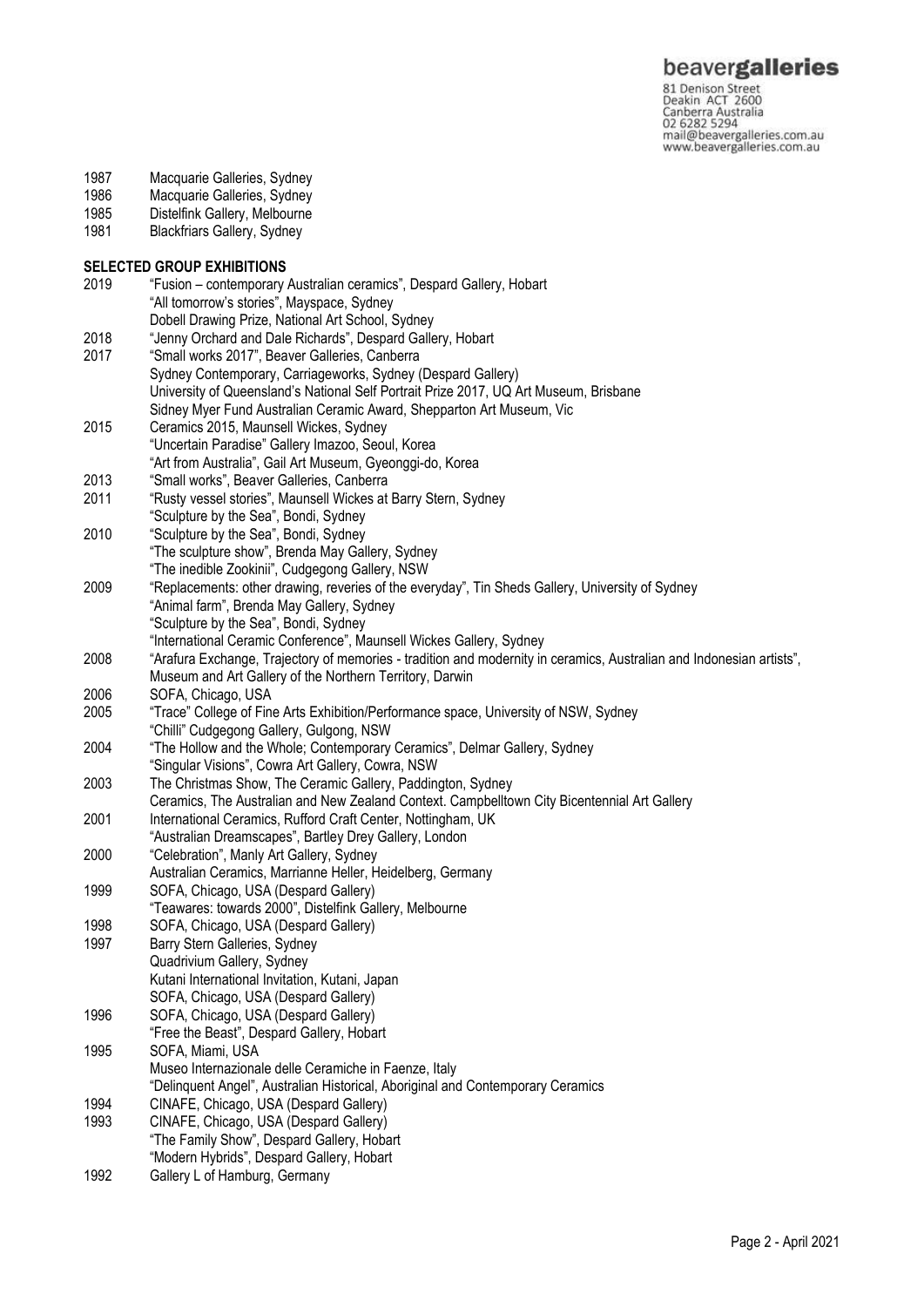### beavergalleries

81 Denison Street<br>Deakin ACT 2600 Canberra Australia mail@beavergalleries.com.au www.beavergalleries.com.au

1991-92 Macquarie Galleries, Sydney<br>1990 Macquarie Galleries, Sydney Macquarie Galleries, Sydney Tao Gallery, Tokyo, Japan 1989 Christine Abrahams Gallery, Melbourne "Contemporary Australian Ceramics", Couturier Gallery, L.A., USA Perth International Crafts Triennial, Art Gallery of Western Australia 1988 Stuart Devlin Award Exhibition, Meat Market Centre, Melbourne Macquarie Galleries, Sydney 1986 First National Ceramic Award<br>1985 "Celebration", collaborative mi 1985 "Celebration", collaborative mural and sculpture with Robyn Gordon, Macquarie Galleries, Sydney Burnie Art Gallery, Tasmanian Museum & Art Gallery Queen Victoria Museum & Art Gallery, Hobart "Just for the Show", Shepparton Art Gallery "Clay & Fibre", Orange Regional Art Gallery "The Patterned Edge", Crafts Council Centre Gallery, Sydney 1984 "Australian Crafts 1984", Meat Market Centre, Melbourne "Image and Surface", Crafts Council Centre Gallery, Sydney 1983 "Australian Crafts 1983", Meat Market Centre, Melbourne "Indulgences", Crafts Council Centre Gallery, Sydney 1982 "Australian Crafts 1982", Meat Market Centre, Melbourne "Artists - Ceramics", Wollongong Art Gallery 1981 Mayfair Ceramic Award Exhibition "New Directions in Australian Ceramics", Distelfink Gallery, Melbourne

### **AWARDS / COMMISSIONS**

- 2017 Winner, Sidney Myer Fund Australian Ceramic Award, Shepparton Art Museum, Vic
- Winner, University of Queensland's National Self Portrait Prize 2017, UQ Art Museum, Brisbane
- 2014 Winner, Korea-Australia Arts Foundation Prize (KAAFP)
- 2005 Sculptures for Methodist Ladies College, Sydney
- 2002 Acquisitive award Schubert International Ceramic Award, Gold Coast, Qld
- 6m tall sculpture for Joshua Berger, Paddington, Sydney
- 1990 Fish panels for Vatuele Resort, Fiji
- 1987 Eight ceramic murals for Sheraton International Hotel, Arlington, Virginia, USA 70ft long ceramic mural for Darling Harbour, Sydney

### **SELECTED PUBLICATIONS**

- 2020 "Startling ceramic conversations with plants and nature", Kerry-Anne Cousins, *Canberra Times*, 24 August
- 2013 "Irregular shapes create a vibrant beauty", Kerry-Anne Cousins, *Canberra Times*, 9 March Catalogue, 2nd Jakarta Ceramics Biennale, Indonesia
- 2010 "In the realm of the imagination", Kerry-Anne Cousins, *Canberra Times*, 20 February
- 
- 2008 *Journal of Australian Ceramics*, Volume 47 2007 "Creatures repel and attract", Kerry-Anne Cousins, *Canberra Times*, 21 June, pg. 8
- Australian Art Review, iss. 11
- *500 Animals in Clay*, Lark Books
- 2005 "Strange figures of deep mutation", Meredith Hinchliffe, *Canberra Times*, 1 March
- 2004 Australian Art Review, iss. 5
- 2003 *Ceramics: Art and Perception*, No. 52
- 2002 "Elemental beauty from the earth", Meredith Hinchliffe, *Canberra Times,* 3 October
- 2000 Rhein-Neckar-Zeitung, 20 November
- "Wild with whimsy", Fran Kennely, *Canberra Times*, 2 July
- 1998 *Pottery in Australia*, No. 37/3, September Exhibition review, Priscilla Henderson, *Muse*, March *A Collectors Guide to Contemporary Ceramics*, Janet Mansfield. Crafsman Press "Element of whimsy in creative ceramics", Myra McIntyre, *Canberra Times*, 20 February
- 1997 *Masters of Their Craft*, Norris Iannou, Craftsman House
- *Ceramics: Art and Perception*, No. 30
- 1996 *Australian Art and Artists*, Sue Melville and Julie Rollinson, Science Press